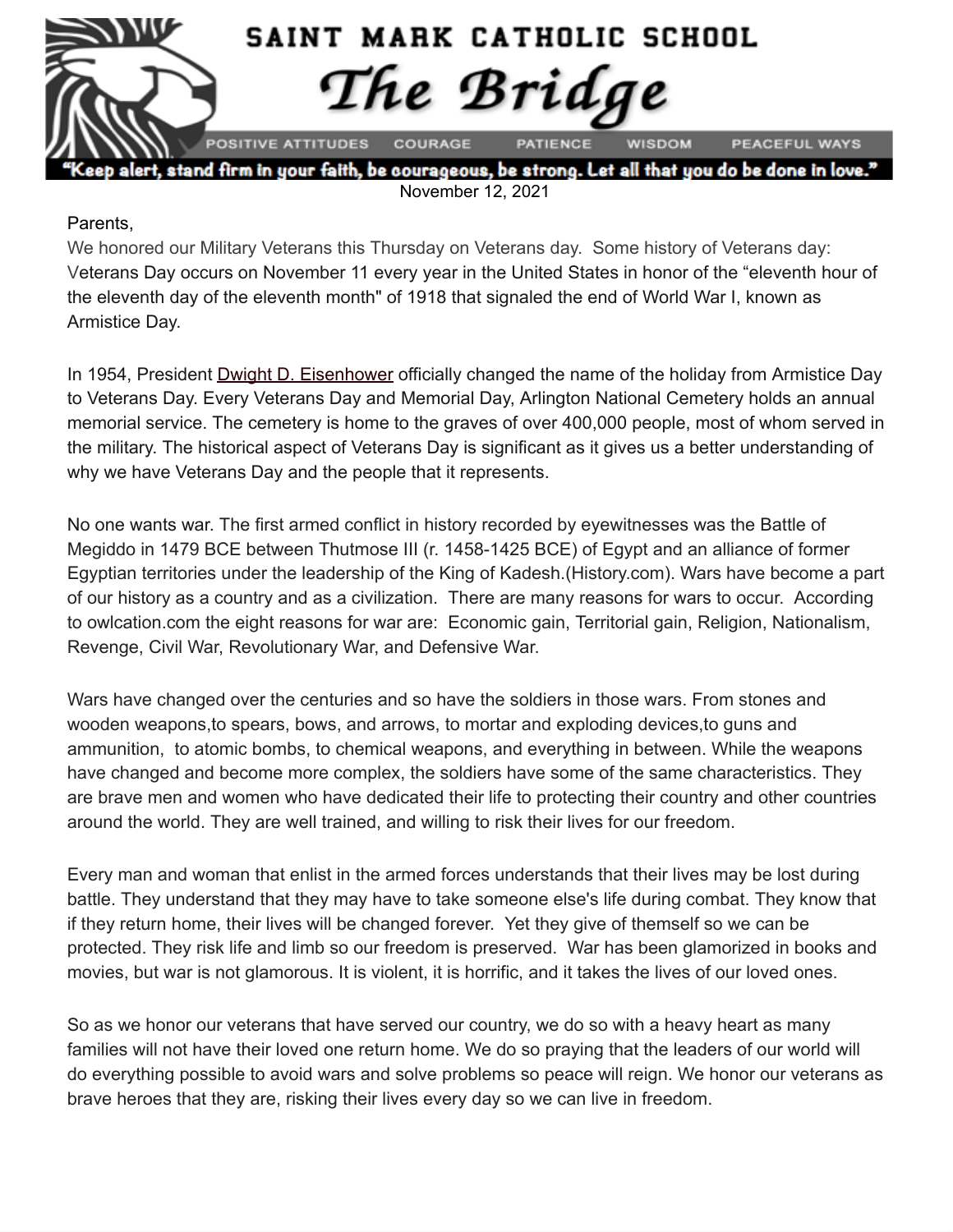Let us pray. Lord Jesus, Savior of the World and King of Peace, watch over our sons and daughters in the service of their country. Protect them from physical and moral dangers of military life.

Keep them close to You and help them live the Commandments. Lord Jesus, give them courage to serve their country with honor and dignity. Be with them when they are in danger, strengthen them when they face hardships.

Above all Lord, grant that when their service is finished they may return to us, sound in mind, body, and soul. Amen

Have a good weekend, and please keep all of our Veterans in your prayers.

Thanks and God Bless

Presty albertson

Rusty Albertson **Principal** St. Mark Catholic School

# **GENERAL ANNOUNCEMENTS**

| <b>Nov 15</b> | Mon   | Early Bird Pre-K Registration Begins |  |
|---------------|-------|--------------------------------------|--|
| Nov 18        | Thurs | City Bar-B-Que Dine Out Night        |  |
| Nov 24        | Wed   | 1:00 Dismissal - NO AFTERCARE        |  |
| Nov 25-26     |       | No school - Thanksgiving Break       |  |

## LUNCH MENU

## **November 15 thru 19**

| <b>Monday</b>    | Daily Choice or Lion Burger and Potato Smiles                              |
|------------------|----------------------------------------------------------------------------|
| Tuesday          | Daily Choice or Mashed Potato Bowl and Hawaiian Roll                       |
| <u>Wednesday</u> | Daily Choice or Pancakes, Sausage and Roasted Butternut Squash             |
| <u>Thursday</u>  | Daily Choice or Chicken Quesadilla and Mexican Rice                        |
| <u>Friday</u>    | Daily Choice or (4) Calzone (PK-3) Cheese Pizza and Spinach Sunshine Salad |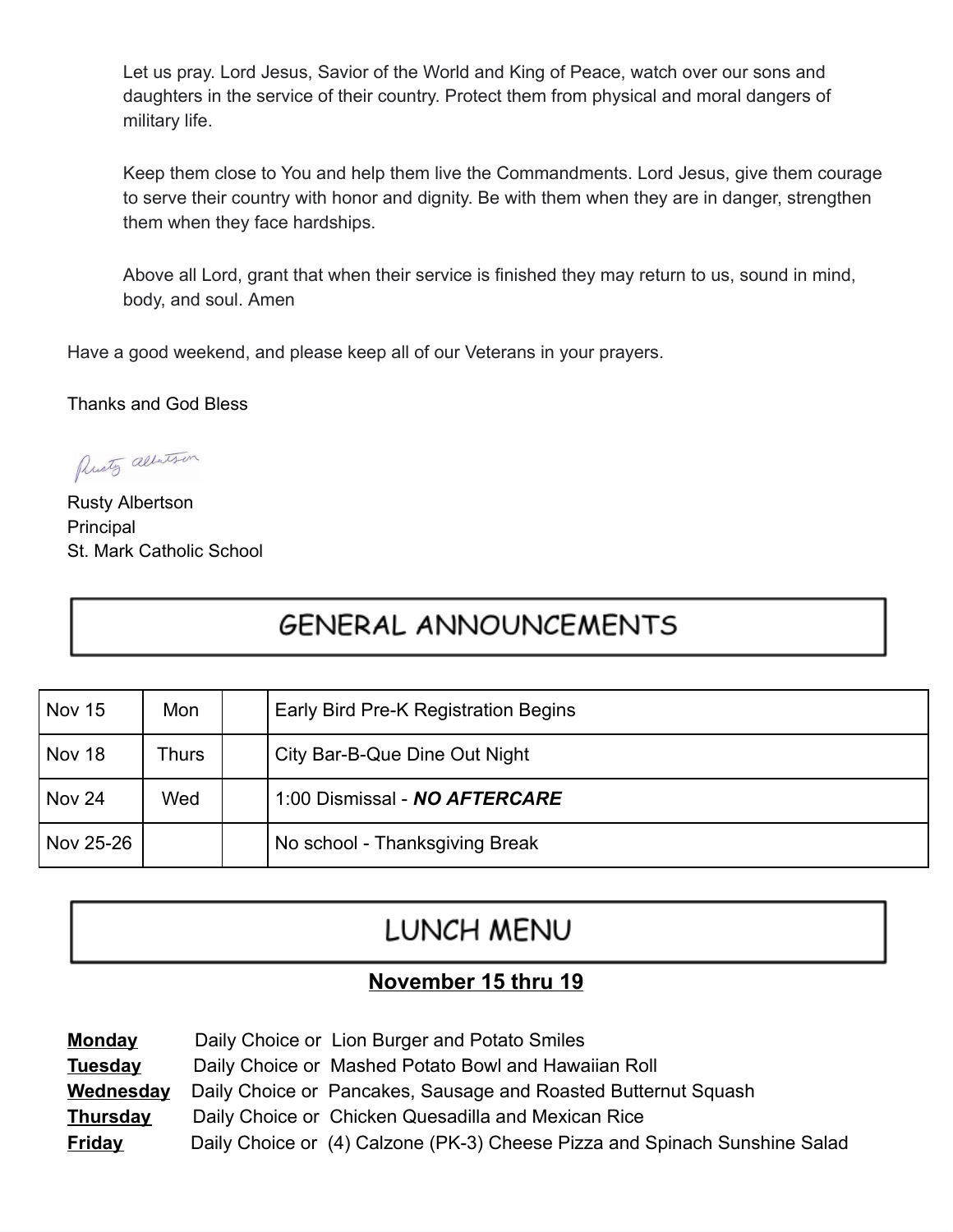## **Pre-Kindergarten Class 2022/2023**

## **Early Bird Enrollment Begins** *Monday, November 15, 2021*



Registration forms are available on our web site [www.school.stmarkindy.org.](http://www.school.stmarkindy.org/) For an additional questions, please contact Beth Leszcynski in the SMCS school office (317) 786-4013

#### **Other Important Information**

- \$200 Registration Fee
- Tuition Cost: \$4500 \$200 Reg Fee = \$4,300
- Tuition Scholarships are available
- Full-Day, Five Days per Week
- Before care and Aftercare available at additional cost

# CONTINUING FUNDRAISERS



### **Kroger Community Rewards**

Do you shop at Kroger? Sign up your Kroger's Plus Shopper's Card in the Kroger Community Rewards Program and choose "St. Mark CatholicSchool". Our organization number is: XM409. The web site is: <https://www.kroger.com/topic/sc> hool-programs



### **Coca-Cola Rewards Program**

 Caps and boxes that have a "My Official Coke Rewards Code" on them Can be redeemed for money and the money goes back to St. Mark School! Just turn your coke reward products into Mrs. Leszcynski in the school office



## **Box Tops for Education**

- **Buy Box Top Products**
- Scan your Receipt (use the app to snap a photo of your receipt within 14 days of purchase)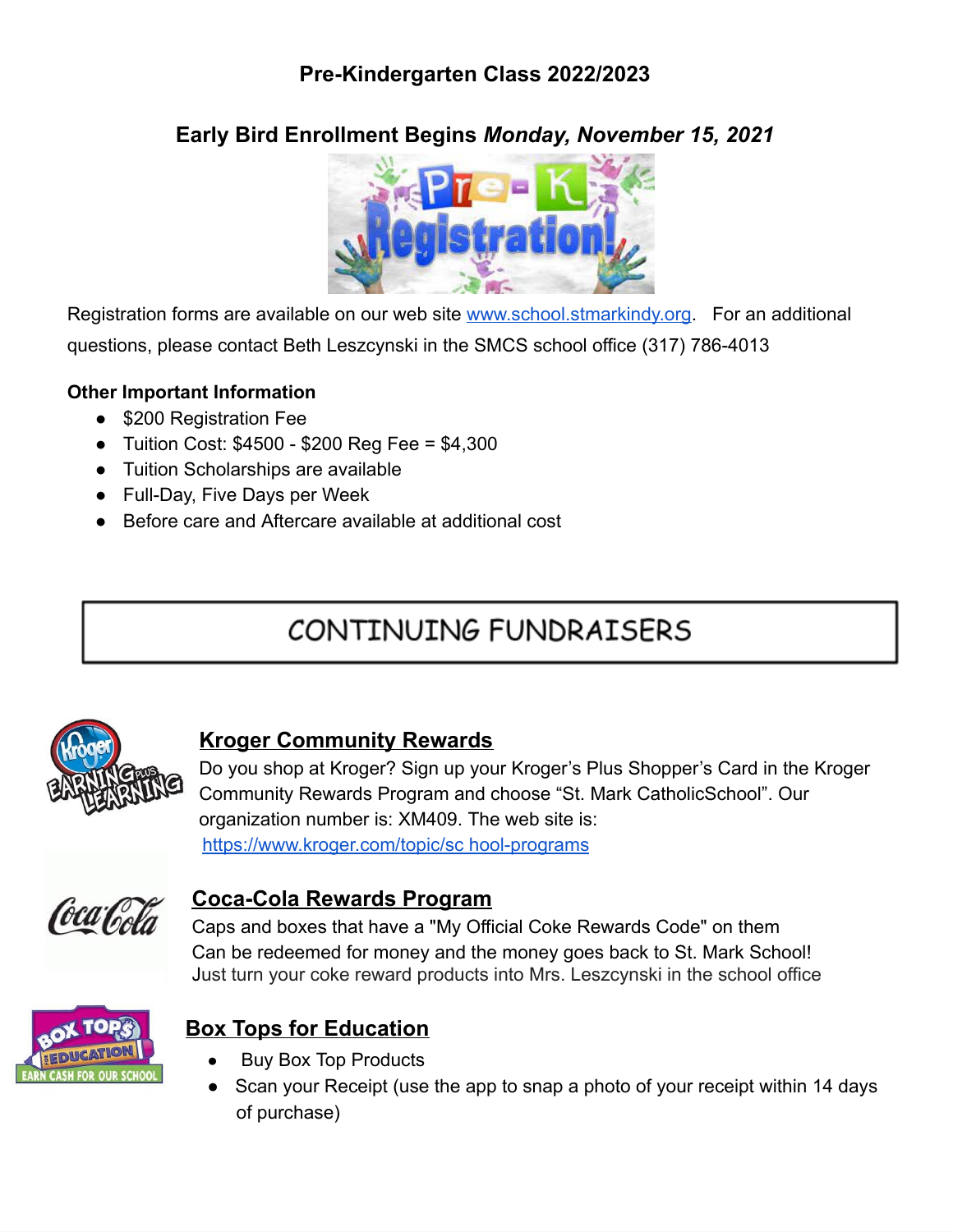

For CYO athletic questions, please contact one of the following on the St. Mark Athletic Commission Board:

- SMAC President ~ Michelle Goss at the following email: [gossteach@yahoo.com](mailto:gossteach@yahoo.com)
- SMAC Athletic Director ~ Frank Litz at the following email: **[SMAC@stmarkindy.org](mailto:SMAC@stmarkindy.org)**

## **Volleyball registration is now open for the 2022 season**

Volleyball is available to boys and girls in grades 4 through 8. Registration will be open until December 6 and the fee is \$75.00. Practices will start in mid- December with games starting January 29. You can register your child through the CYO Website <https://cyoarchindy.org/> If there are questions please contact Frank Litz [flitz@roncalli.org](mailto:flitz@roncalli.org)

| <b>Event</b>                       | Day of Week | <b>Opponent</b>     | <b>Time, Location</b>                 |  |  |  |  |  |
|------------------------------------|-------------|---------------------|---------------------------------------|--|--|--|--|--|
| November 12 – November 19          |             |                     |                                       |  |  |  |  |  |
| 4th Boys Basketball   Sunday 11/14 |             | <b>Holy Spirit</b>  | $6:30pm$ , St. Mark                   |  |  |  |  |  |
| 4th Boys Basketball   Sunday 11/14 |             | St Francis & Claire | $\frac{7:45 \text{pm}}{1}$ , St. Mark |  |  |  |  |  |



## **Roncalli High School Application for Admission**

Roncalli is excited to welcome the Class of 2026 next fall! As a reminder, the Application for Admission is now available online at [https://apps.roncalli.org/application.](https://apps.roncalli.org/application) You CAN fill out the application before your student takes the High School Placement Test.

Once the application is complete and the \$100 registration fee is received, you may continue the registration process. For those who have not been in a South Deanery Catholic grade school for grades seven and eight, those next steps will include scheduling an admissions interview for January 11, 12 or 13 (limited space available). For all others, it will be scheduling your appointment to meet with your student's counselor to create their freshman year schedule. Please contact Director of Admissions Allie Ross at aross@roncalli.org or (317) 787-8277, ext. 243 with any questions.